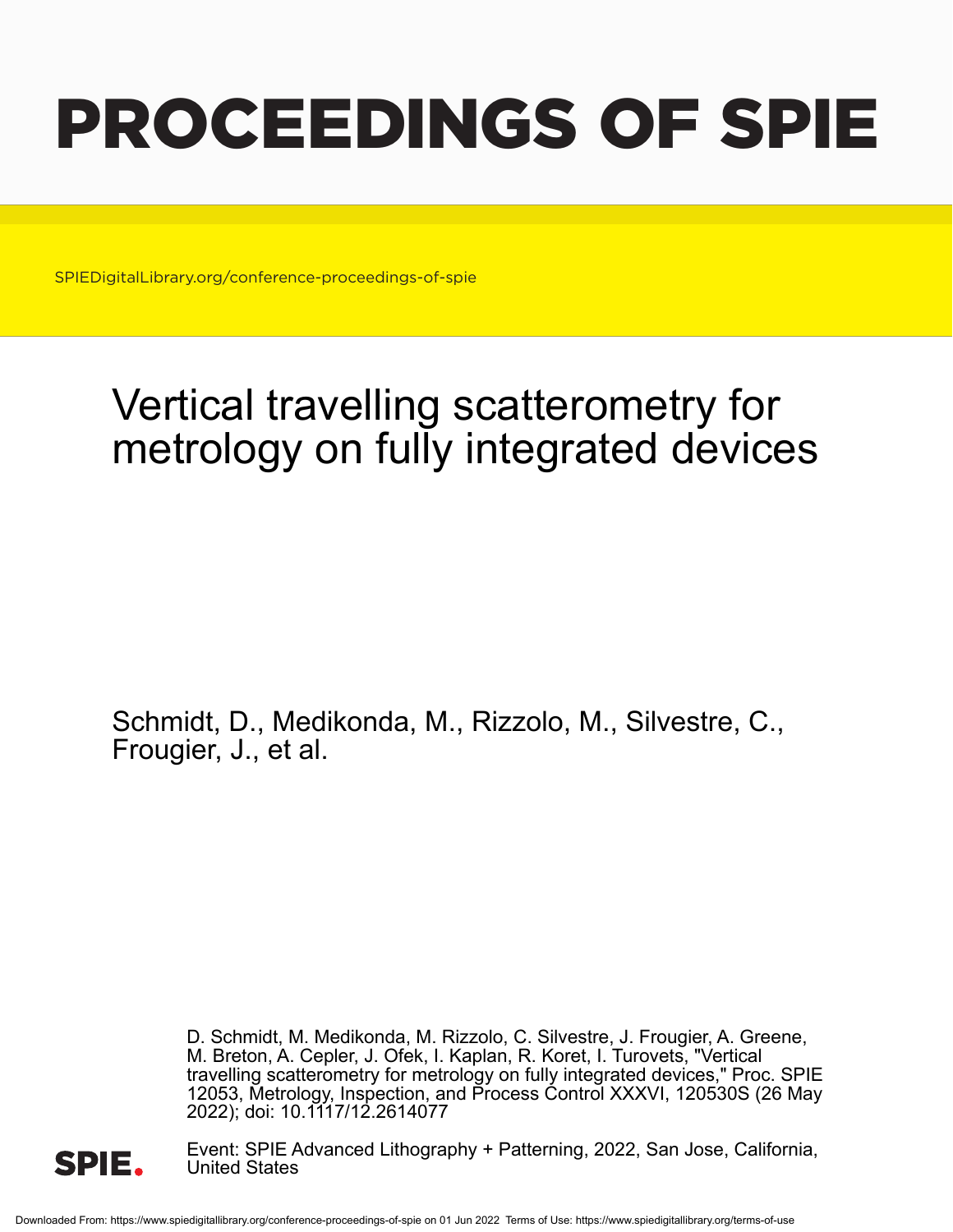### **Vertical Travelling Scatterometry for Metrology on Fully Integrated Devices**

D. Schmidt<sup>a,\*</sup>, M. Medikonda<sup>a</sup>, M. Rizzolo<sup>a</sup>, C. Silvestre<sup>a</sup>, J. Frougier<sup>a</sup>, A. Greene<sup>a</sup>, M. Breton<sup>a</sup>, A. Cepler<sup>b</sup>, J. Ofek<sup>c</sup>, I. Kaplan<sup>c</sup>, R. Koret<sup>c</sup>, I. Turovets<sup>c</sup>

a IBM Research, 257 Fuller Road, Albany, NY, USA 12203 <sup>b</sup>Nova Measuring Instruments Inc, 3342 Gateway Blvd, Fremont, CA, USA 93117 <sup>c</sup>Nova Ltd, 5 David Fikes St, Rehovot, Israel 7610201

\*schmidt@ibm.com

#### **ABSTRACT**

In this work, a novel spectral interferometry technique called vertical travelling scatterometry (VTS) is introduced, demonstrated, and discussed. VTS utilizes unique information from spectral interferometry and enables solutions for applications that are infeasible with traditional scatterometry approaches. The technique allows for data filtering related to spectral information from buried layers, which can then be ignored in the optical model. Therefore, using VTS, selective measurements of the topmost part of an arbitrarily complex stack are possible within a single metrology step. This methodology helps to overcome geometrical complexities and allows focusing on parameters of interest through dramatically simplified optical modelling. Such model simplifications are specifically desired for back-end-of-line applications. Three examples are discussed in this paper: monitoring (i) critical dimensions of a first metal level on top of nanosheet gate-all-around transistor structures, (ii) the thickness of an interlayer dielectric above embedded memory in the active area, and (iii) critical dimensions of trenches on top of tall stacks in the micrometer range comprising many layered dielectrics. It was found that, in all three cases, data filtering through VTS allowed for a simple optical model capable of delivering parameters of interest. The validity and accuracy of the VTS solution results were confirmed by extensive reference metrology obtained by traditional scatterometry, scanning electron microscopy, and transmission electron microscopy.

**Keywords:** Vertical Travelling Scatterometry, Scatterometry, OCD, Spectral Reflectometry, Spectral Interferometry

#### **1. INTRODUCTION**

Due to the ever-shrinking dimensions of semiconductor devices, there is a constant drive for in-die and fully integrated device metrology to capture subtle differences where they matter rather than going through a dedicated metrology target in the scribe line. More importantly, scribe line targets usually comprise simplified stacks and designs to focus on a specific process step of interest and to not be impacted by prior process variations where possible. These simplifications may result in minor structural differences compared to fully integrated device stacks, and they are starting to matter more with shrinking dimensions. Furthermore, the recent developments of embedding memory elements in the early back-end-ofline (BEOL) of the manufacturing process demand advanced materials and dimensional metrology very late in the process previously not required.<sup>1</sup> In particular, there is now a significant need for optical critical dimension (OCD) metrology during these later stages of device manufacturing.<sup>2</sup> The most advanced back-end memory devices are embedded between the first and second metal level on top of front-end CMOS logic. The integration scheme requires a dielectric chemicalmechanical polishing (CMP) planarization that necessitates in-line monitoring on the active device for tight process control. This results in substantial modeling challenges due to the large number of layers and buried three-dimensional features and front-end architecture. The cumulative statistical process variations would all need to be considered for an accurate optical model leading to a large number of floating parameters. Depending on the stack complexity, traditional OCD approaches may not be capable of solving these tasks anymore with the required precision for the parameters of interest.

Recently, OCD was enhanced with spectral interferometry technology by providing absolute phase information to improve sensitivity to weak target parameters and reducing parameter correlations.<sup>3</sup> In this paper, a novel way of using spectral

> Metrology, Inspection, and Process Control XXXVI, edited by John C. Robinson, Matthew J. Sendelbach, Proc. of SPIE Vol. 12053, 120530S · © 2022 SPIE · 0277-786X · doi: 10.1117/12.2614077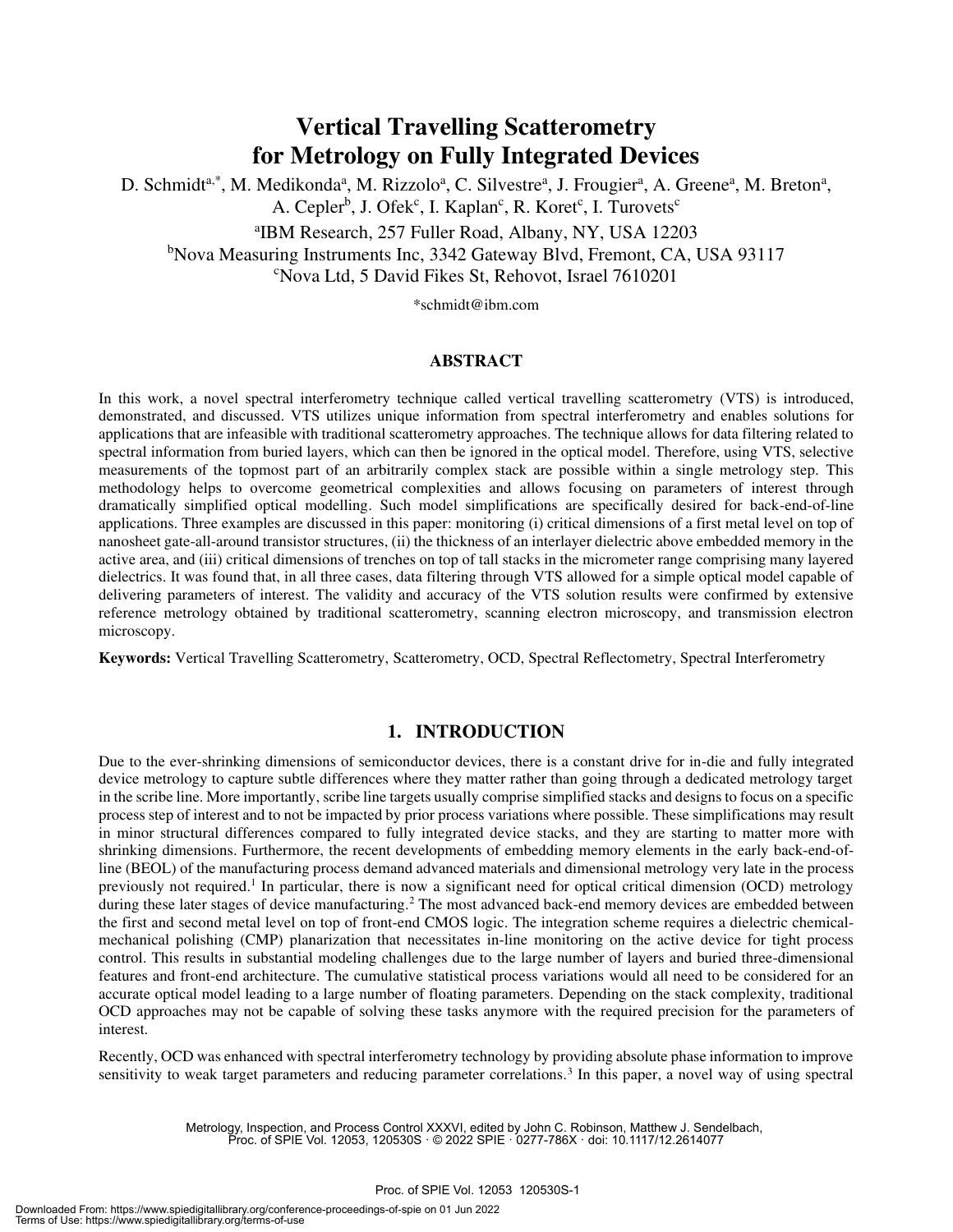interferometry is introduced, which enables OCD to overcome geometrical complexities and allows focusing on the parameters of interest. The new technique, called vertical traveling scatterometry (VTS), allows for a selective measurement of the top part of a stack separately from the bottom part within a single metrology step only. Thus, VTS solutions can simply exclude any complex or unknown underlayers, which allows for solving applications that are not feasible with traditional scatterometry approaches. This paper demonstrates VTS capabilities for three different BEOL examples: (i) measuring critical dimensions (CDs) of a first metal level on top of nanosheet gate-all-around transistor structures,<sup>4,5</sup> (ii) measuring the thickness of an interlayer dielectric above embedded memory in the active area<sup>1</sup> and (iii) measuring CDs of trenches on top of tall stacks in the micrometer range comprising many layered dielectrics. All VTS results are validated with traditional OCD, scanning electron microscopy (SEM), or transmission electron microscopy (TEM).

#### **2. BEOL SCATTEROMETRY CHALLENGES AND STRATEGIES**

With the continued pitch scaling, also enabled through the insertion of EUV lithography, CD metrology in the BEOL gains even more importance. Because of the decreasing dimensions, seemingly small differences between metrology proxy targets typically found in the scribe line and in the active areas may play an important role for overall device performance. Therefore, in-die measurements are desired, or, at least measurements on proxy targets that mimic the device stack as close as possible. However, tall stacks with buried complex architectures are very challenging for model-based metrology techniques such as scatterometry.

Typically, OCD developments for logic devices are reported for wafers with BEOL short-loop processing, i.e. no frontend-of-line (FEOL) or middle-of-line (MOL) content is present.<sup>6-10</sup> Transferring these learnings to manufacturing is not always straightforward because of the aforementioned challenges. Timoney et al. are discussing the substantial modelling complexities for M2 on fully integrated targets at the 7 nm and 14 nm node.<sup>11</sup> The incoming process variations can impact the measurement uncertainty and may lead to a significant measurement error of the features of interest. The authors propose a hybrid modelling technique (combining OCD with another measurement technique) to mitigate some of the uncertainties but details are omitted.



Figure 1. Schematics of challenging BEOL scenarios for traditional scatterometry. (a) critical dimensions of the M1 metal level on top of nanosheet gate-all-around (NS-GAA) transistor structures, (b) the thickness of the topmost interlayer dielectric above embedded memory in the active area and (c) critical dimensions of trenches on top of tall stacks in the micrometer range comprising many layered dielectrics.

Figure 1 illustrates three typical BEOL scenarios that pose significant challenges for traditional scatterometry and may render an optical model infeasible. Measuring the line height and CDs of the first metal layer (M1) on top of a nanosheet gate-all-around (NS-GAA) device architecture using OCD is very challenging (Figure 1a).<sup>4,5</sup> Even though in this example,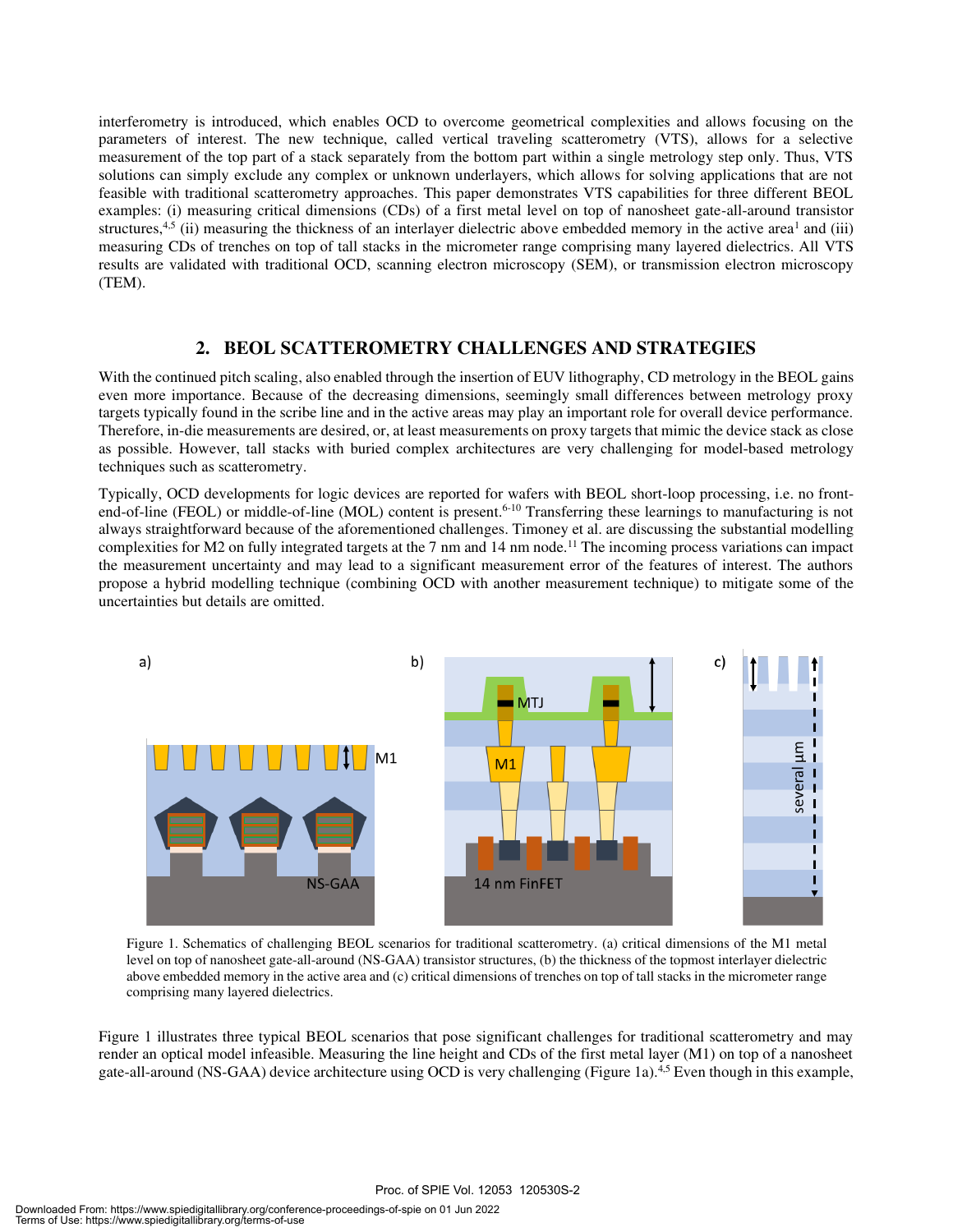the metrology target does not comprise MOL contacts, an optical model would require many degrees of freedom to account for statistical process variations associated with the nanosheets including gate stack and source/drain region, for example. Furthermore, in case of any FEOL process changes, a model would likely require a significant update and re-optimization leading to a long time-to-solution. Figure 1b depicts an example of MRAM embedded between M1 and M2. Besides CD measurements of the magnetic tunnel junction (MTJ) and its electrodes, the interlayer dielectric (ILD) thickness must be monitored also in the active region (on device). The integration scheme requires planarization before M2 patterning and the CMP process homogeneity across the chip is critical to prevent subsequent processing issues.<sup>1</sup> A traditional optical model for the active area is infeasible because the OCD spectra carry information from the entire device architecture including FEOL and wiring all the way to the memory pillar and ILD. The last example of a trenches at the top of a tall stack comprising many layers of optically transparent dielectrics may appear like a simple one (Figure 1c). However, once the total stack thickness reaches several micrometers the measured OCD spectra are dominated by strong oscillations due to thin film interference effects related to the tall stack and the many layer interfaces. A traditional OCD solution would be extremely cumbersome and sensitivity to the critical parameters of interest likely still low.

There are several pathways to a solution for the discussed scenarios, but they are coming with numerous disadvantages. While a feedforward or hybrid model does reduce the number of degrees of freedom, it still requires a complex geometric optical model including data from either previous or other measurement steps.<sup>8,9,11,12</sup> Another variation of hybrid metrology is related to "differential modeling", which requires measurements before and after the process step of interest along with appropriate algorithms.<sup>13</sup> There are certain constraints, and the methodology does not necessary simplify the solution.

Machine learning can enable scatterometry solutions without the need for a geometrical model and may even allow prediction of parameters inaccessible with traditional model solutions.<sup>9,10,14,15</sup> However, the required reference data is not always easy to obtain. It may also be very time consuming and expensive if, for example, only cross-sectional TEM reference metrology is an option. Interestingly, in the case of tall stacks (Figure 1c), a very large reference data set would be required for a successful machine learning model because the measured optical spectra contain the convolution of parameters of interest related to the trenches and information of each buried layer.

If measurements can be performed on specifically designed targets in the scribe line, design modifications can help to engineer the optical response such that the solution may be simplified. In the case of tall stacks with many transparent dielectric layers, it may be helpful to introduce buried patterned metal layers if the process flow allows. These can help to suppress contributions in the optical response from layers below, thereby reducing interference fringes and limiting sensitivity to buried layers. Materials, critical dimensions, volume, number of patterned layers and orientation must be considered during the design phase to achieve desired simplifications. Of course, the patterned layers must then be considered in the final optical model.

In all described scenarios, the root cause of the BEOL modelling complexities is the fact that the measured optical spectra contain information from the entire stack. Hence, the irrelevant information of all buried layers and architectures is convoluted with the optical response from the topmost features of interest. A deconvolution is desired to separate relevant from irrelevant information and thus to substantially increase sensitivity to the parameters of interest, and to dramatically simplify the optical solution.

#### **3. VERTICAL TRAVELLING SCATTEROMETRY (VTS)**

Vertical travelling scatterometry (VTS) uses unique information from spectral interferometry along with novel algorithms to enable a deconvolution of spectral information relative to the depth from which they are originating. Hence, it allows for a separation of relevant and irrelevant optical information thereby enabling selective measurements of the topmost layers of interest within a single metrology step. The algorithm allows for filtering of data obtained through spectral interferometry channels such that the dominant part of the information from below the cut-off can be selectively removed from the measured optical response (Figure 2). Hence, underlayer contributions may be ignored, which can dramatically reduce the geometrical complexities and significantly increases the sensitivity to parameters of interest. Additionally, the simplified optical model improves the time-to-solution. The utilization of VTS allows for solving applications that are otherwise not feasible with traditional scatterometry approaches. Because of the filter cut-off and the ability to ignore spectral information, the same optical model can be use regardless of the type of underlayers (solid or patterned) and its process variations. Figure 3 depicts an example of two tall stacks with a total thickness of 4.5 µm that have a difference in one of the underlayers (patterned Cu lines introduced in one of the stacks) but otherwise identical trench patterning (top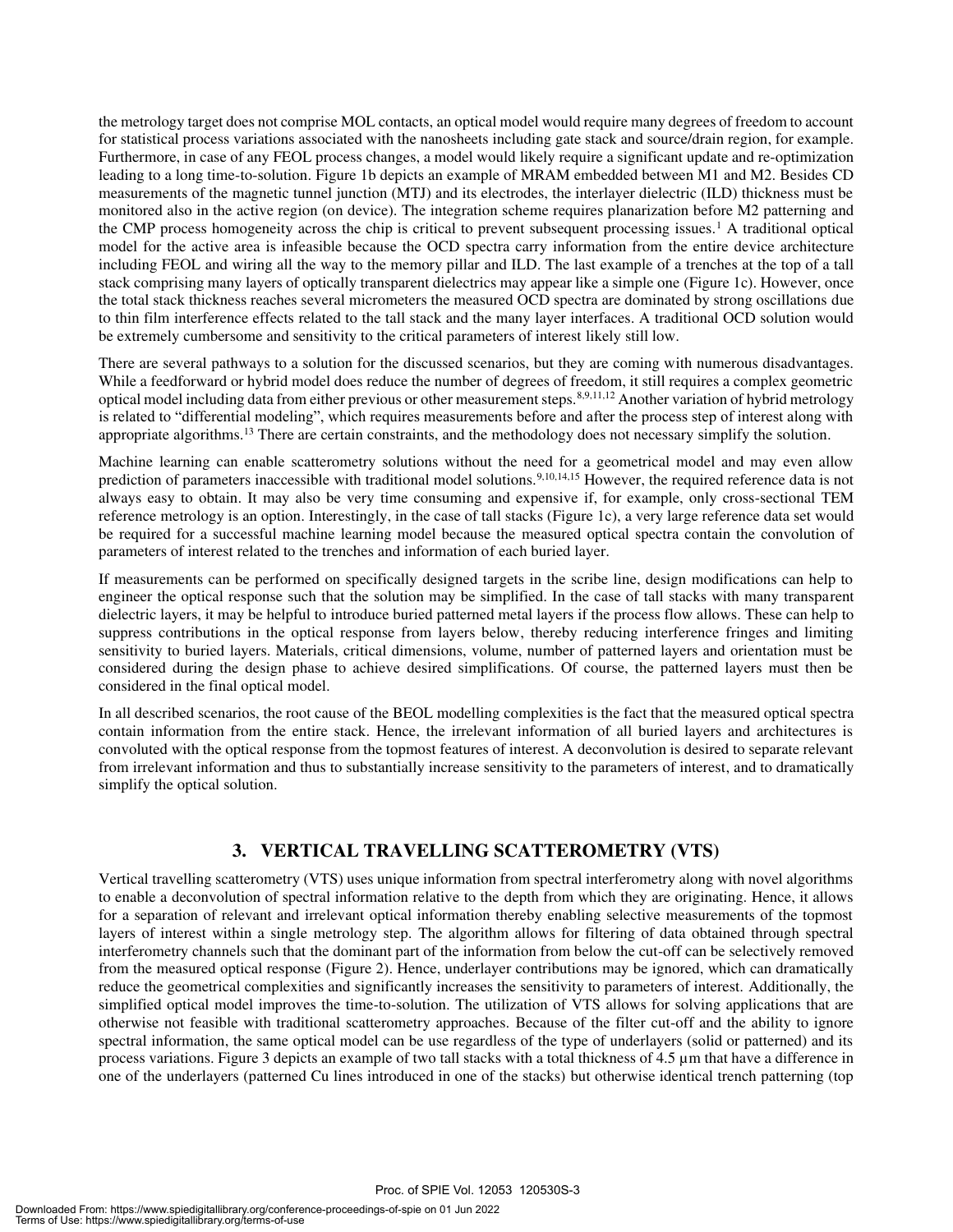of the stack). The simulated spectral interference spectra for four different channels within the UV to NIR range are dominated by strong oscillations related to thin film interference effects. It is evident that the original spectra are different because of the variation in one of the buried layers (Figure 3c,e). Applying a VTS filter removes the dominant part of the underlayer signals and hence substantially reduces the oscillations (Figure 3d,f). When using the filtered VTS spectra, a simplified optical model can be employed that does not need to account for underlayer contributions and allows focusing on the desired trench characterization.



Figure 2. (a) Schematic of a spectral interferometer: white light is split between the sample and a reference arm and then recombined and measured with a spectrometer. (b) Illustration of VTS filtering where spectral information from below the cut-off (dashed line) can be identified and removed from the optical response.



Figure 3. Comparison of tall stacks (4.5 µm total thickness) with a) only solid dielectric and (b) solid dielectric and a patterned Cu underlayers. (c,e) Original spectral interferometry channels and (d,f) VTS filtered spectra where the (c,d) top and (e,f) bottom rows show simulated graphs for stacks (a) and (b), respectively. The dashed lined indicates the VTS filter cut-off position. Each graph shows a total of four different, polarization-dependent channels (Ch A through Ch D). Both axes are identical for each of the four graphs.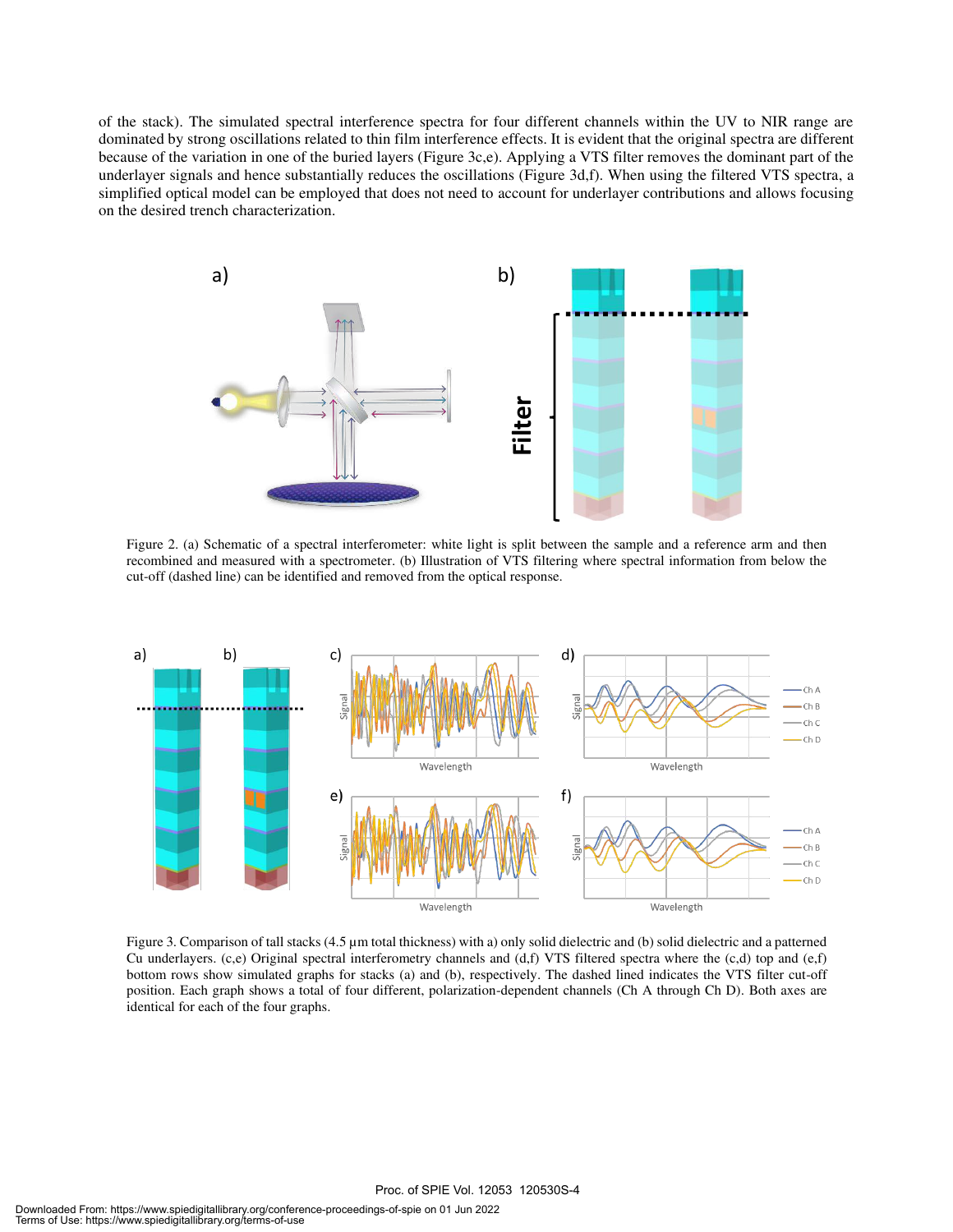#### **4. APPLICATION EXAMPLES**

#### **4.1 BEOL Trenches on Tall Stacks**

In order to verify VTS for tall stacks, the selected application requires monitoring trench height and CD for the fifth metal layer of a short-loop BEOL flow. For the specific metrology target under investigation, all layers below the trenches of interest are not patterned and comprise only thin films of various BEOL dielectrics, which are optically transparent. The total stack thickness measured from the substrate interface is approximately 4.5 µm. As discussed above, the collected OCD spectra are overwhelmingly dominated by oscillations but through spectral filtering, the optical model can be reduced to the topmost part of the stack (above the filter) comprising the trenches. Four wafers with dose variations were exposed to intentionally change the trench CD: three wafers with fixed dose values and one wafer with a dose stripe (variable dose across the wafer). After collection of the optical spectra, top-down CDSEM reference data were obtained from twelve dies per wafer. On a different set of five wafers, a trench height variation was achieved through etch time differences. For wafers 1 and 3 an increased and decreased etch time was used, respectively. The other three wafers were etched at nominal conditions. To verify the trench depth, cross-sectional SEM reference data was obtained for two dies from each of the five wafers. A schematic of the stack and the VTS results in comparison to reference metrology are shown in Figure 4. The VTS solution results show very good correlation to the reference metrology, particularly for trench height. These results confirm the basic working principle of VTS and verify that it is possible to filter irrelevant spectral information from buried layers. This methodology can also be very beneficial for machine learning based solutions. Training a model with VTS filtered spectra will require only a reduced reference data set with variations of the parameters of interest. In contrast, training a comparable machine learning model with unfiltered, original spectra will require a much larger reference set comprising additionally process variations of all underlayers.



Figure 4. a) Schematic of stack including VTS filter and comparison between reference metrology and VTS results for b) trench CD and c) trench height. The trench CD reference was obtained by CDSEM and the trench height by cross-sectional SEM.

#### **4.2 M2 ILD CMP on Fully Integrated Embedded MRAM Devices**

Embedding memory elements in the early BEOL requires a dielectric planarization before the subsequent metal patterning since the MRAM pillars introduce topography otherwise not present. The ILD thickness is location- and design-dependent, and process variations may lead to metallization defects. In the particular case discussed here, measuring a proxy target in the scribe line is not sufficient to detect process excursion and thickness monitoring on fully integrated devices post CMP is required. The MRAM elements are embedded between M1 and M2 on top of a fully build CMOS architecture. A traditional OCD approach would be extremely challenging due to the optical model complexities, if at all possible. The many degrees of freedom required to account for statistical process variations very likely would lead to a large measurement uncertainty not sufficient to control the process.

Four wafers with different CMP split conditions but otherwise identical processing were manufactured. Spectra for both dedicated metrology targets in the scribe line (MTJ only) and fully integrated devices in the active area (MTJ + CMOS) were collected post ILD CMP on all wafers (Figure 5). Both targets comprise MRAM pillars with identical dimensions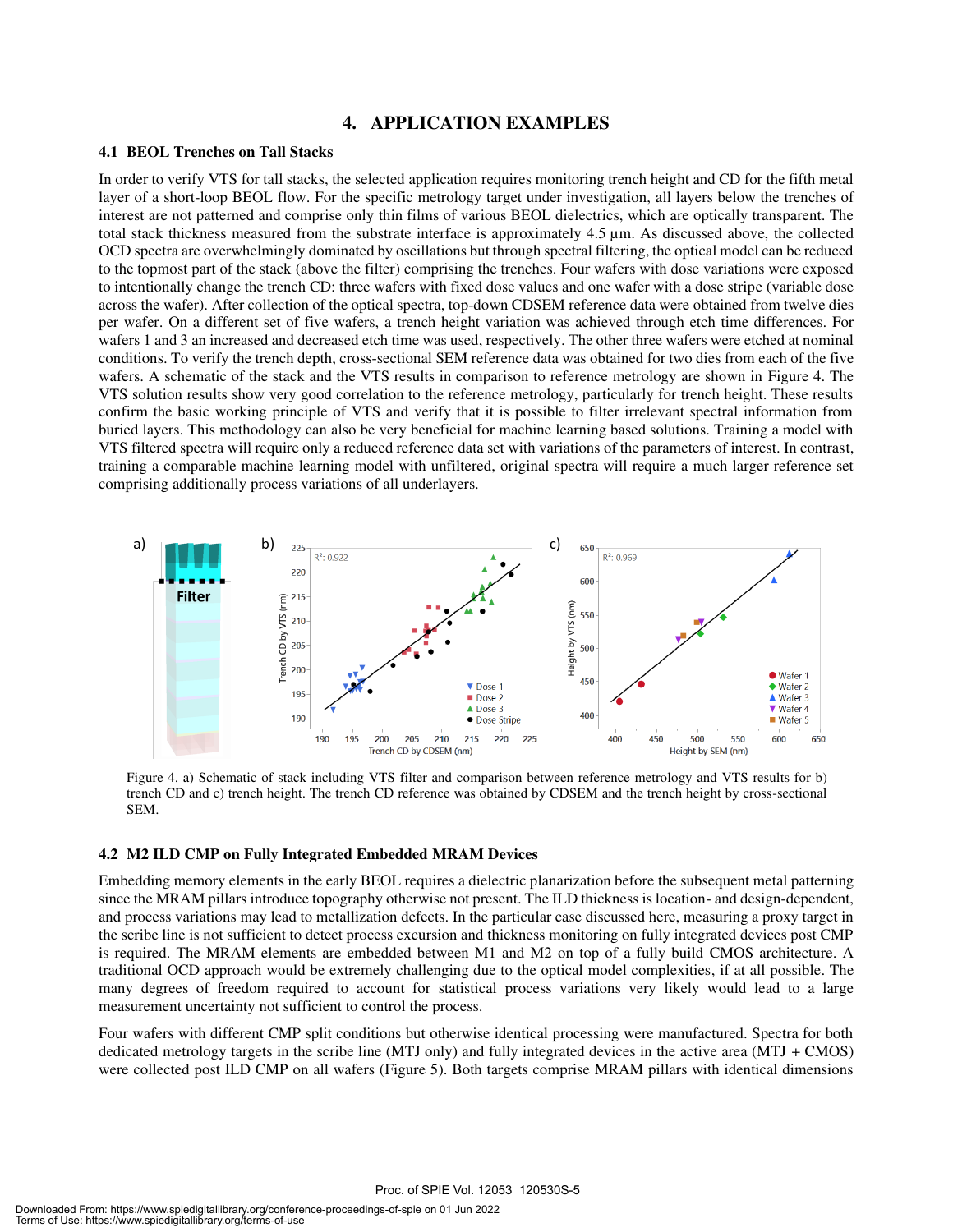and the difference between the scribe line targets and the active area was merely the patterning below the memory elements. Specifically, the MTJ-only targets do not comprise any patterned features below the memory pillar but only several thin films (Figure 5a). Figure 5b shows the distinct differences in ILD height after CMP between the two target areas. Moreover, different CMP process conditions do not lead to a constant offset between the two measured targets, which is the main reason why in-die measurements are key for successful in-line process monitoring.

A geometric optical model was built to analyze the dedicated MTJ only metrology target. Using rigorous coupled wave analysis (RCWA) algorithms it is possible to solve for the total ILD thickness and the remaining ILD thickness above the pillar. Due to the above discussed structural complexities, a geometric optical model was not attempted for the measured in-die active area. Rather, VTS was used to filter the measured spectra from the fully integrated area such that the irrelevant spectral information from the buried CMOS does not need to be considered. Consequently, the optical model can be dramatically simplified. This VTS solution was then used to analyze measured spectra from both targets: MTJ only and MTJ + CMOS. The excellent match of VTS results to reference metrology is shown in Figure 5c. For the MTJ only target, the ILD height as a result of the traditional OCD model serves as reference. Note that here the remaining ILD thickness above the pillar is plotted rather than the height in the open areas. A total of twelve cross-section TEM images from the MTJ + CMOS targets were analyzed to obtain the total ILD thickness in the area between the pillars for all four CMP conditions. These results confirm that the VTS algorithm can be used to analyze fully integrated targets to obtain device information where a traditional model is infeasible. Moreover, it is possible to use the same VTS solution for analyzing different target types.



Figure 5. (a) Schematics of dedicated MRAM metrology target in the scribe line and active device (in-die) comprising MRAM pillars on top of a 14 nm CMOS node. (b) ILD height box plot with across wafer data for both targets as a function of four different CMP split conditions. (c) Correlation between VTS results and reference measurements from all four split conditions. The open symbols correspond to TEM and the solid symbols to OCD reference data, respectively.

#### **4.3 M1 CMP on Integrated Nanosheet Gate-All-Around Devices**

For early BEOL applications such as M1, there is a desire to measure critical dimensional parameters using OCD on targets that are device-like or with little simplifications to match device processing closely rather than on targets that skip FEOL patterning altogether. Subtle metal line height differences that may be observed after CMP related to microtopography, for example, do not have to be considered and characterized when measuring and monitoring on device-like targets. Often, this is not done though because of the inherent model complexities and the increased measurement uncertainty that then outweigh the benefits significantly. Or often cumbersome hybrid model techniques have to be developed to lower measurement uncertainties but still require a detailed and complicated geometric optical model. Specifically in the process development stage, an OCD solution comprising a full optical model is usually not a preferred path. Continuous process improvements in the FEOL and MOL would require frequent updates of the optical model, which is not economical due to the long time-to-solution. VTS enables monitoring of M1 CDs on top of a full FEOL build comprising nanosheet gateall-around architectures without the need to consider or model any of the FEOL features, for example. Figure 6a depicts a cross-sectional TEM image of a dedicated metrology target comprising nanosheets including gate and source drain (MOL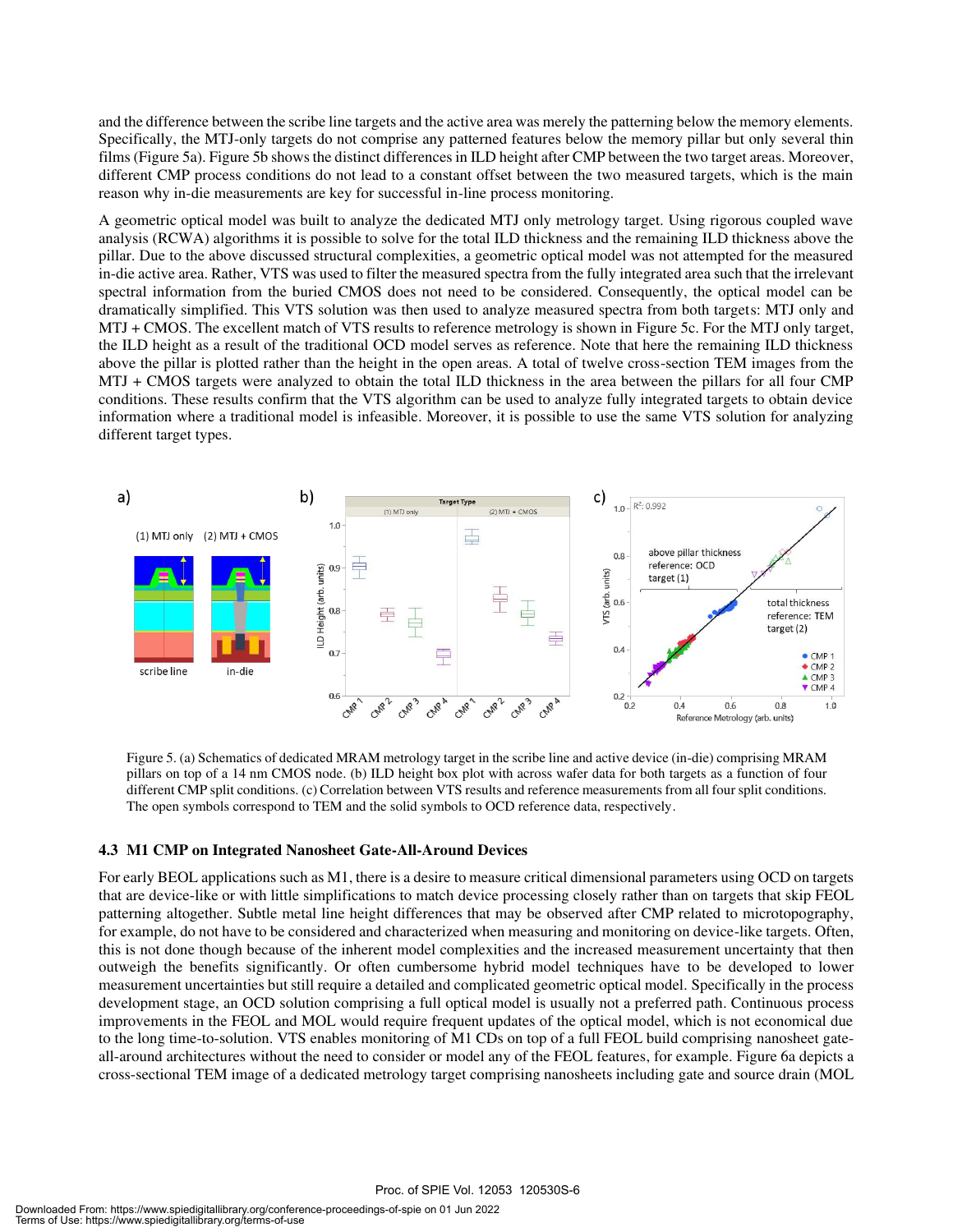contacts are omitted here). VTS can be used to filter the spectral information related to the FEOL and allows focusing on the M1 characteristics only. The results of the VTS solution show a very good correlation to OCD and cross-sectional TEM reference metrology (Figure 6). Note that a traditional OCD model was not developed for the device-like target containing M1 and NS-GAA FEOL due to the architectural complexity. For simplicity and to avoid a time-consuming model solution, the depicted VTS to OCD comparison is using results from a short-loop BEOL wafer with only M1 patterning. The TEM results are obtained from full-flow wafers and the targets comprising M1 on top of a full FEOL build with NS-GAA features (Figure 6a) as well as targets comprising patterned M1 only (Figure 7b), respectively. For all three measured scenarios (short-loop M1 only, full flow M1 only, and M1 + NS-GAA) the same VTS model was used.



Figure 6. (a) TEM cross-section of a device-like metrology target comprising M1 on top of a full FEOL build with NS-GAA features including gate stack and source/drain; MOL contacts are omitted. (b) M1 Cu CD and (c) M1 Cu height determined by VTS in comparison to OCD reference metrology for three sites and ten measurements each. (d) M1 Cu CD and (e) M1 Cu height determined by VTS in comparison to TEM reference metrology. Open symbols are referring to data from a target having only M1 patterning and solid symbols depict values obtained from a target depicted in (a).



Figure 7. (a) Normalized fit quality obtained from OCD and VTS solutions for a dedicated metrology target comprising M1 patterning only. The cross-section images correspond to areas (b) toward to the center of the wafer (Area 1) and (c) toward the edge of the wafer (Area 2).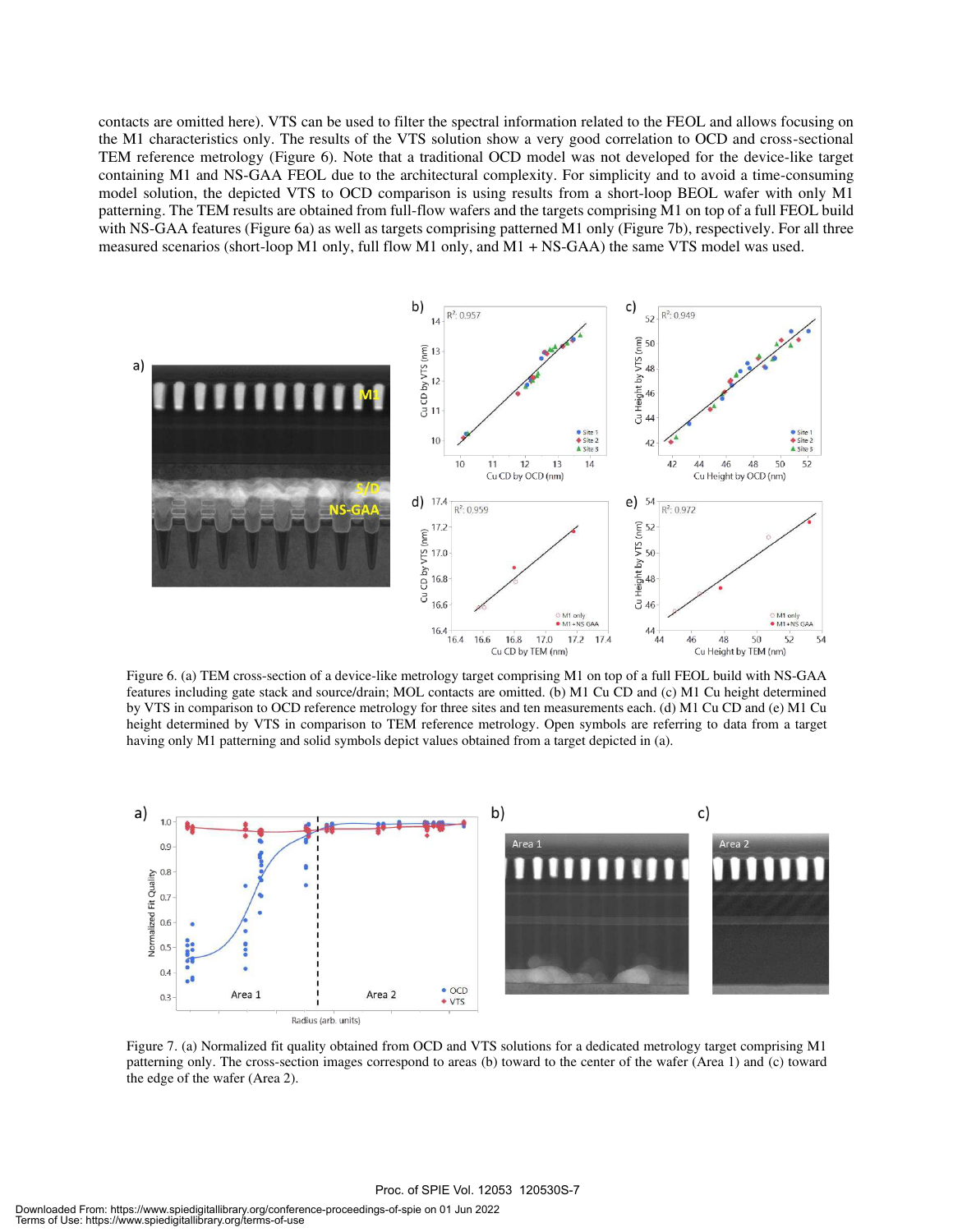While analyzing the dedicated metrology targets with M1 patterning only on some experimental wafers, an interesting observation was made. As expected, the VTS solution delivered consistently good results for all sampled target locations across the wafer. However, the OCD solution fit quality degraded significantly toward the center of the wafer (Figure 7). Cross-sectional TEM images from two representative locations revealed that in Area 1 (toward the center of the wafer) defects are present at the substrate interface. The traditional OCD model, utilizing the full spectral information, starts to fail as soon as defects are present in the probed region. The VTS solution however uses filtered spectral content and is therefore only sensitive to the topmost layers including the M1 layer of interest. Hence, VTS is agnostic to the defects and can deliver equally good results across the entire wafer. This example confirms once again that VTS spectral filtering works as intended and irrelevant spectral information from buried layers can be ignored for a simplified optical solution.

#### **5. CONCLUSIONS**

In this paper, vertical travelling scatterometry (VTS) is introduced and demonstrated for three metrology challenges related to state-of-the-art device manufacturing. VTS utilizes information from spectral interferometry and allows for data filtering of irrelevant spectral information from buried layers and features. Therefore, VTS enables selective measurements of the topmost part of a stack, for example, and is agnostic to patterned or blanket underlayer variations. As shown, this can dramatically simplify optical modelling, increase sensitivity to parameters of interest, and decrease time-to-solution significantly. Due to the spectral filtering, applications can be solved with VTS that are not feasible with traditional OCD modeling.

It was shown that VTS can filter out reflections from buried layers and successfully deliver critical dimensional parameters of trenches on top of a tall stack with many dielectric films. Furthermore, M2 ILD CMP monitoring on fully integrated embedded MRAM devices was demonstrated. VTS was used to characterize the remaining ILD thickness in the active area, a task not feasible with traditional OCD modeling that would require a complex geometric model and many floating parameters to account for any process variations. Lastly, an example of M1 monitoring on top of a nanosheet gate-allaround FEOL device architecture was presented. The simplified VTS model is capable of delivering M1 dimensional parameters and it was shown that the relevant metrics can be reported regardless of underlayer variations. The VTS solution is agnostic to the presence of buried defects and thus also to FEOL process variations, meaning the VTS solution does not need to be updated in case of any process changes affecting buried layers or features.

This is not only of high value for process development but also for high-volume manufacturing due to the increase sensitivity to the parameters of interest and the significantly simplified optical model, which leads to a fast time-to-solution. The VTS technique is not only relevant for solving BEOL logic applications but also highly valuable for non-volatile flash memory where tall stacks with many layers have to be measured.

#### **6. ACKNOWLEDGEMENTS**

The authors would like to thank Marjorie Cheng, Haibo Liu, Daphna Peimer, Ilya Osherov, Michael Sendler (all Nova), Chih-Chao Yang, Daniel Edelstein, and Nelson Felix (all IBM) for support of this work. Nova acknowledges funding for VTS software development from the Electronic Components and Systems for European Leadership (ECSEL) Joint Undertaking under grant agreement No. 826422.

#### **REFERENCES**

[1] D. Edelstein, M. Rizzolo, D. Sil, A. Dutta, J. DeBrosse, M. Wordeman, A. Arceo, I. C. Chu, J. Demarest, E. R. J. Edwards, E. R.Evarts, J. Fullam, A. Gasasira, G. Hu, M. Iwatake, R. Johnson, V. Katragadda, T. Levin, J. Li, Y. Liu, C. Long, T. Maffitt, S.McDermott, S. Mehta, V. Mehta, D. Metzler, J. Morillo, Y. Nakamura, S. Nguyen, P. Nieves, V. Pai, R. Patlolla, R. Pujari, R.Southwick, T. Standaert, O. van der Straten, H. Wu, C.-C. Yang, D. Houssameddine, J. M. Slaughter, D. C. Worledge, "A 14 nm Embedded STT-MRAM CMOS Technology," 2020 IEEE International Electron Devices Meeting (IEDM), San Francisco, CA, USA (2020); doi: 10.1109/IEDM13553.2020.9371922.